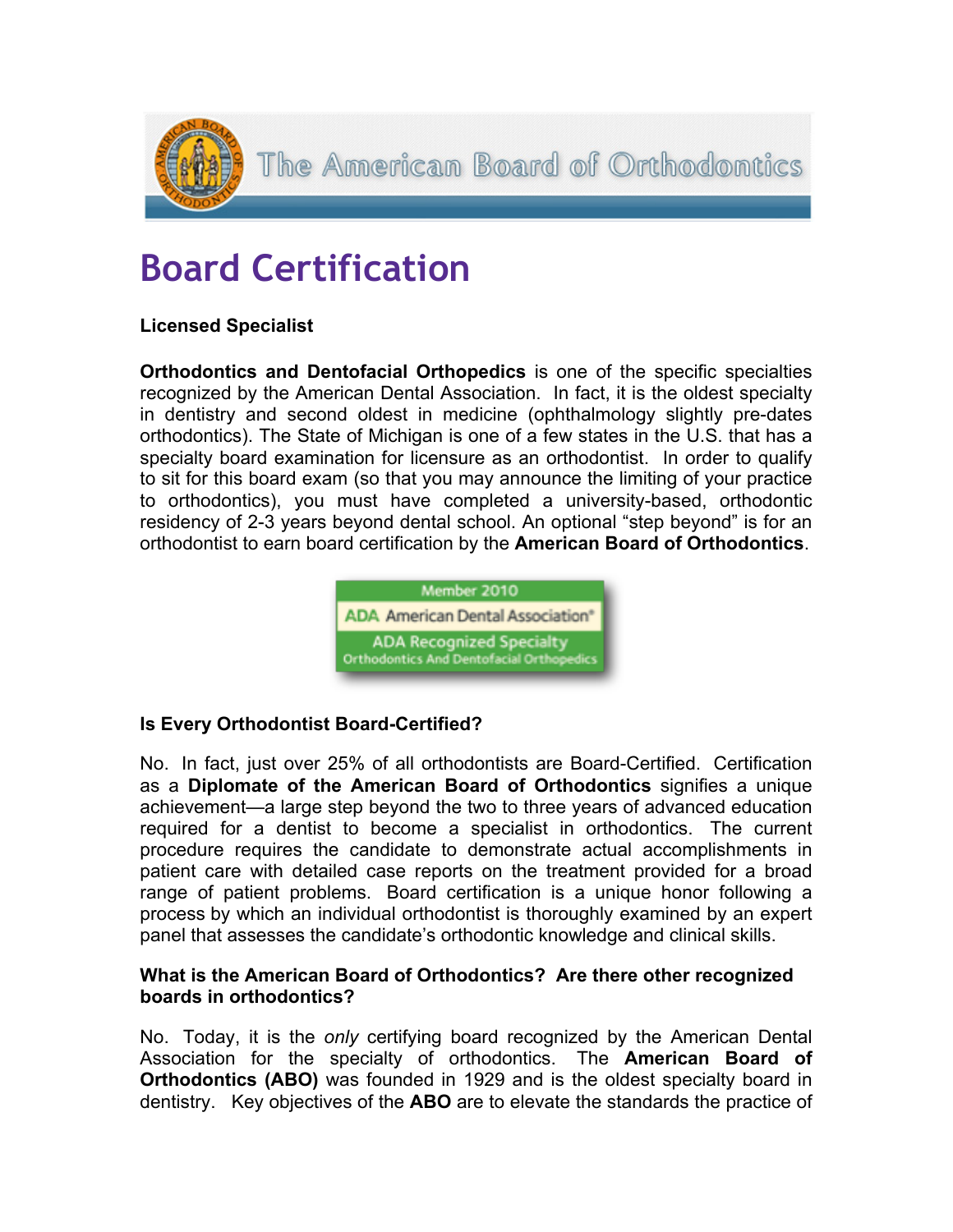orthodontics, and to certify continued proficiency and excellence in orthodontics.

# **DIPLOMATE AMERICAN BOARD** OF ORTHODONTICS

### **Since Board Certification is voluntary, why would an orthodontist become board certified?**

The passage of the examination process is a demonstration to the dental profession and the general public of the orthodontist's pursuit of continued proficiency and excellence in orthodontics. It is a representation of a commitment by a licensed specialist that he/she has the necessary knowledge base and skills to treat patients to the highest standards. It exemplifies a practitioner's commitment to continue to keep abreast of the latest advances in patient care, and to continue to deliver these latest advances to patients.

### **What is the process by which orthodontists may become board certified?**

Since its founding in 1929, the process has changed numerous times. Today, the process involves a thorough Written Examination covering all areas of information on which an orthodontist should be knowledgeable. Successful passage allows the orthodontist to then present detailed case reports, which demonstrate a history of excellence in patient care. The expert examiners of the Board examine these cases during a Clinical Examination. An Oral Examination is then given and the applicant is tested on a wide variety of academic and clinical topics; only then is certification awarded.



## **What is the Angle Society of Orthodontists?**

The Edward H. Angle Society of Orthodontists (*EHASO*) is an honorary organization that grew out of a distinguished Angle School alumni organization begun in 1922. The members were dedicated to Dr. Angle's goals of excellence and progress in the art and science of orthodontics. In 1930, the Angle Society as a means of furthering these aims inaugurated The Angle Orthodontist.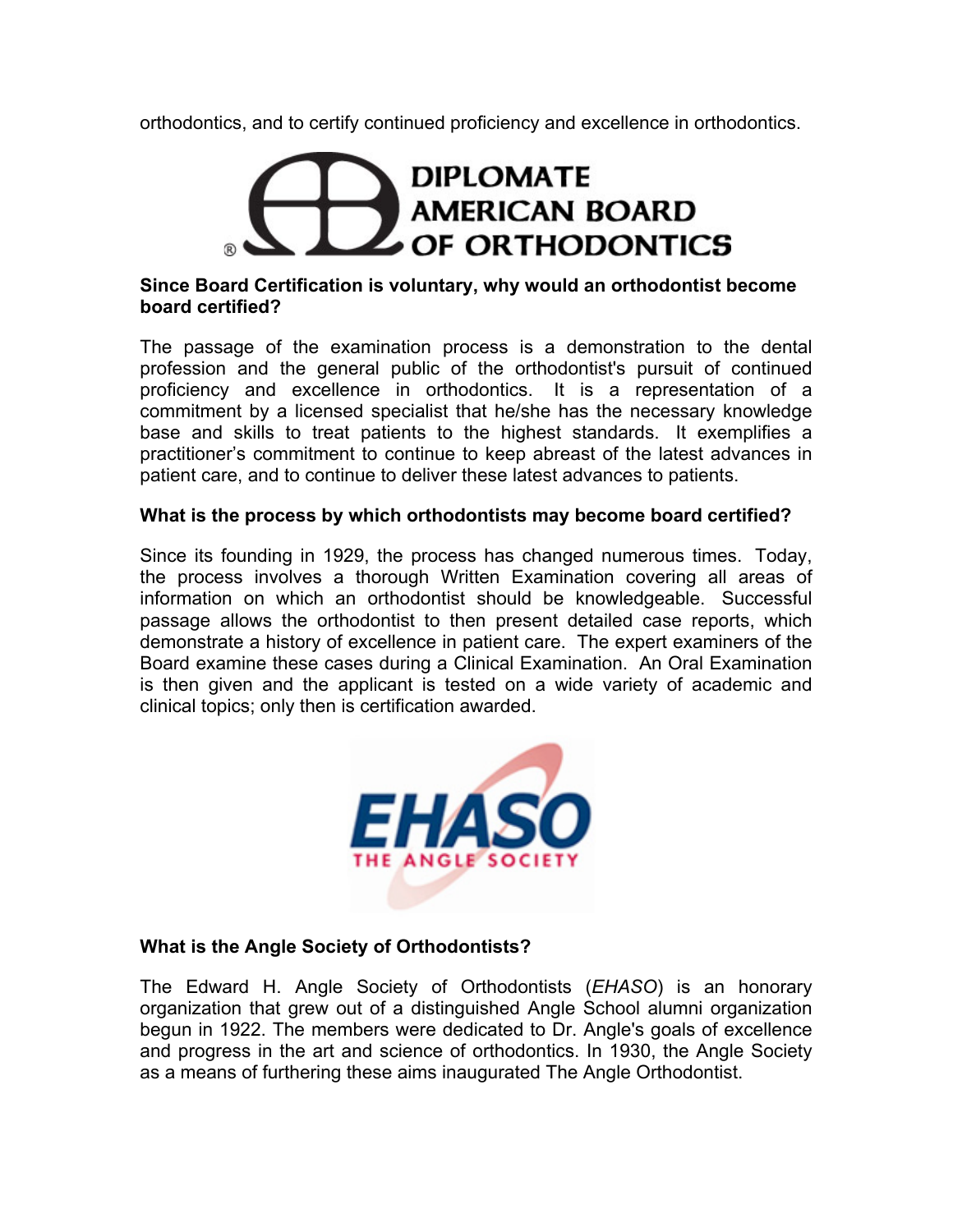Today, *EHASO* is a global society that adheres to its founding traditions. Membership, drawn from the entire community of orthodontists, consists of men and women identified as able and willing contributors to the advancement of orthodontics. Orthodontists with these qualities must be invited into the membership process at the regional Component level. Membership is initiated by invitation followed by completing specific requirements of clinical excellence, demonstrated by presentation of treated case report, and presentation of research in orthodontics.

The Angle Society presently has over 660 members (only 5% of North American orthodontists and more than 70 orthodontists from other countries), distributed in seven Component Societies. Each Component meets regularly, with required attendance and participation, for scientific sessions and for fellowship.

# **Dr. S. Jay Bowman – Board Certified Orthodontic Specialist**

Dr. Bowman is an orthodontic specialist, licensed by the State of Michigan and a board certified **Diplomate of the American Board of Orthodontics**. Several years later, he volunteered as a test case for re-certification when the board initiated a new examining process. In addition, Dr. Bowman is a member of the **College of Diplomates of the American Board of Orthodontics** and he is **Regent of the American Board of Orthodontics Foundation**.



**A little learning is a dangerous thing; Drink deep, or taste not the Pierian spring: There shallow draughts intoxicate the brain, And drinking largely sobers us again.**

*-Alexander Pope, An Essay on Criticism, 1709*